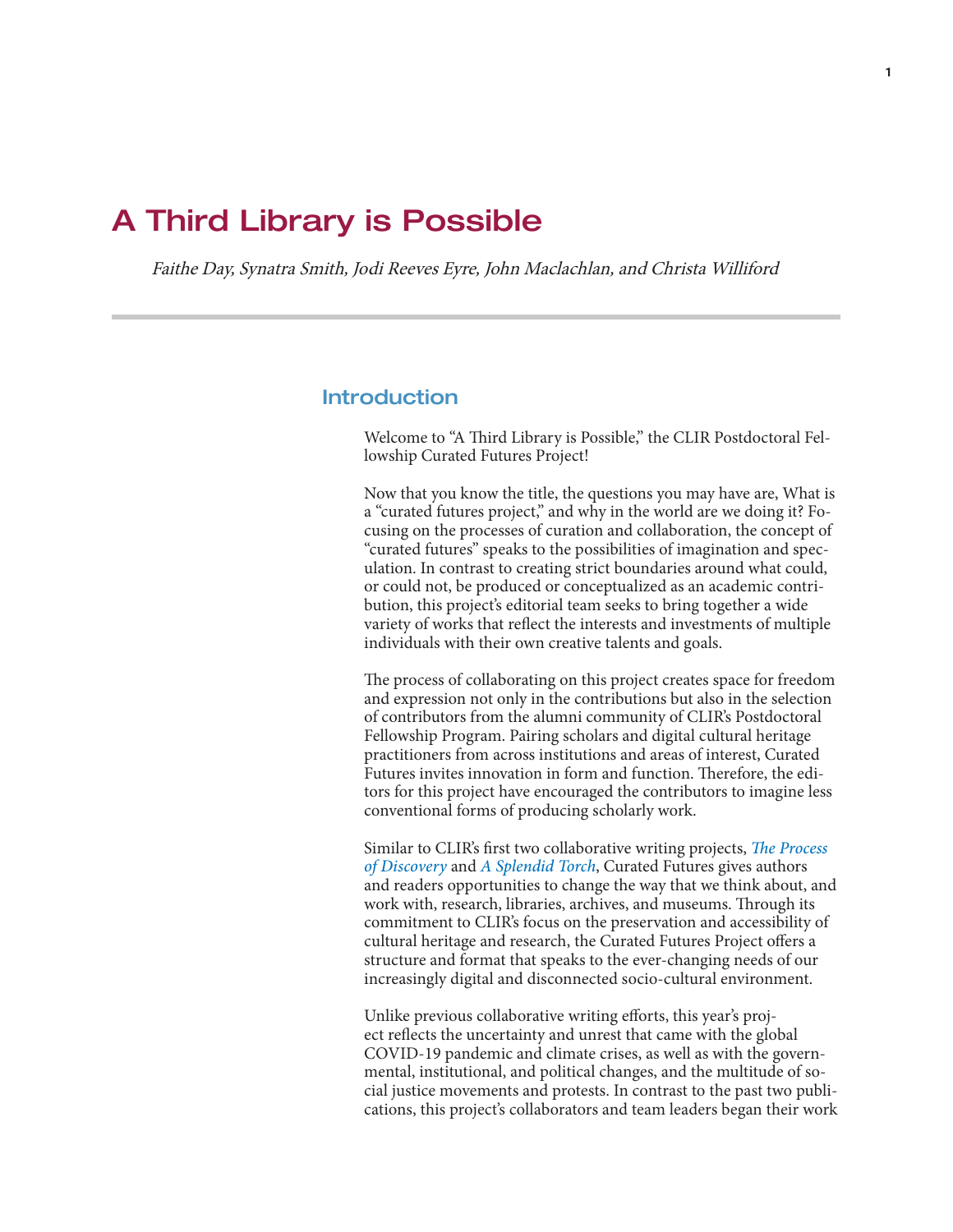with the knowledge that in-person engagement would be impossible. With many dealing with issues of physical, and sometimes digital, (in)access to libraries, archives, and sites of exploration, these groups of collaborators were tasked with addressing questions we may not have imagined in previous years.

Beginning in 2020, the contributors to this project wrote and imagined, envisioned and created, through Slack channels and Zoom chats and via direct messages and Miro boards. Within this "new normal," digital tools and technologies provide ways to be in community and in support of each other outside the realms of physical place and institutional space. Therefore, in this third CLIR Postdoctoral Fellowship collaborative project, we are well positioned to imagine the possibility of a "Third Library," a new space transcending individual institutions by challenging what we have come to know about the libraries of the past in order to create the library of the very near future.

### Defining the "Third Library"

By centering this project around the concept of the "Third Library," the curated futures project draws from the speculative possibilities of the "third university," a notion developed by la paperson in the book *[A Third University is Possible](https://www.upress.umn.edu/book-division/books/a-third-university-is-possible)*. la paperson takes a decolonizing approach to our understanding of the universities of the past in order to create the institutions of the future. Contending with the settler colonialism of land grant universities that choose to exist within the theoretical and technological constructions of the capitalist machine, la paperson's text works through the construction of the university system and strategies that can be used to deconstruct it.

While the amassing and settling of Indigenous land to create college campuses is one method of accumulation, universities engage in multiple capitalist imperatives that privilege profit and gaining resources. These resources include, but are not limited to, the constant push for growing student populations, more buildings and larger campuses, routine fundraising initiatives, as well as investments in other economic holdings. In the era of COVID-19, this ever-increasing aggregation has also led to a questioning of the logic behind this accumulation and the purpose of university endowments and other holdings.<sup>1</sup>

la paperson conceptualizes the relationship between the first, second, and third universities by considering the accumulation and imperialism of the first university, the colonization and critique of the second university, and the decolonizing potential of a Third University. Drawing on the histories histories of colonization from accross the globe, he offers a transnational critique of Empire that hold the

<sup>&</sup>lt;sup>1</sup> As stated in *[The Chronicle of Higher Education](https://www.insidehighered.com/news/2021/08/04/endowments-post-strong-returns-fiscal-2021-early-data-show)*, one of many realities of the COVID-19 pandemic is the widening wealth gap between universities and the role that endowments and emergencies play in this divide.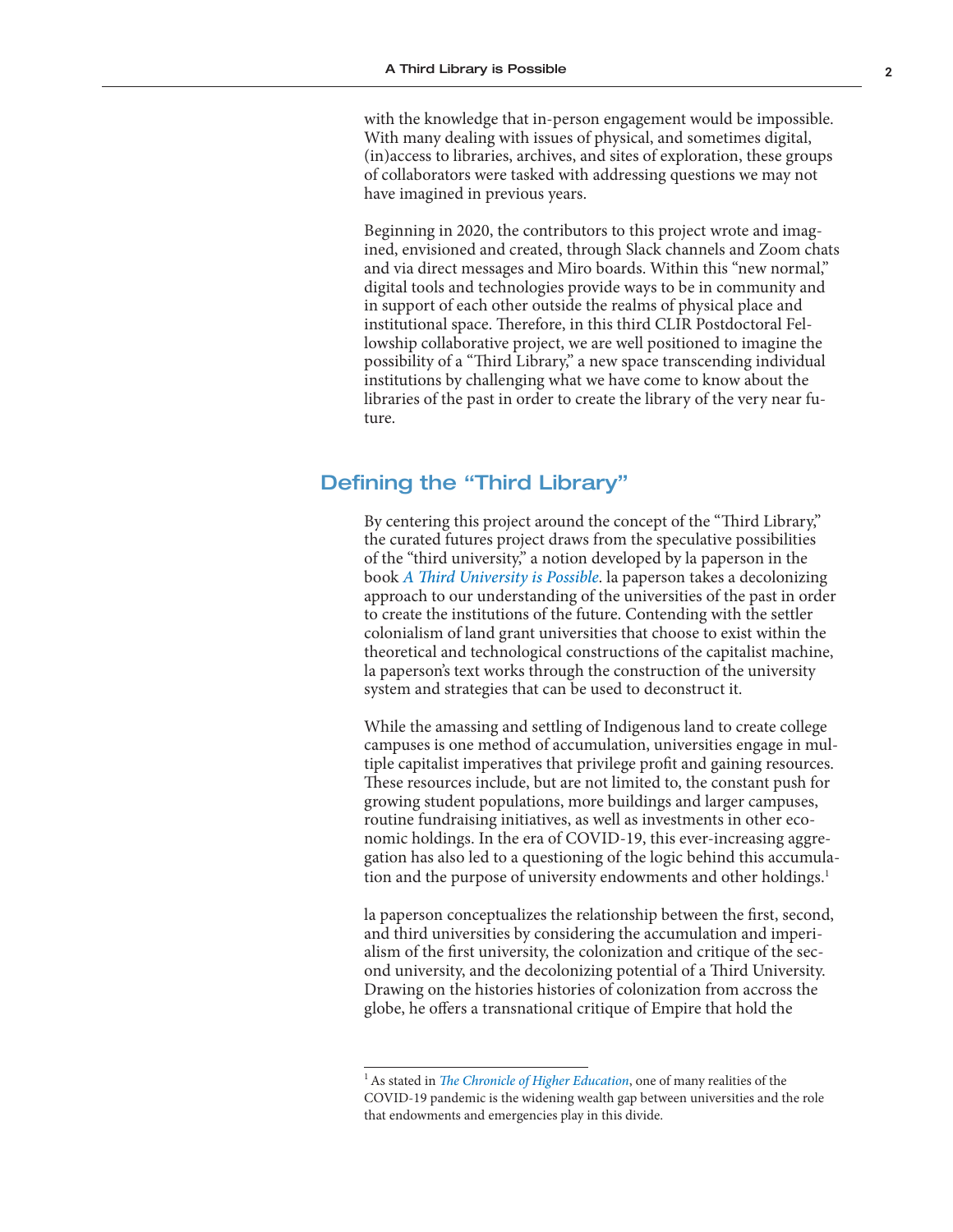university accountable for its own neocolonial imperatives and efforts. Critiquing the university system for its voracious accumulation of land and economic resources at the expense of marginalized communities, he offers an in-depth understanding of the relationship between the goals of the university and the desires of the nation-state.

Expanding beyond this critique, la paperson also provides a way forward through a definition and demonstration of decolonizing efforts. Specifically, he writes that decolonization requires the "rematriation of land, the regeneration of relations, and the forwarding of Indigenous and Black and queer futures [as] a process that requires coun-tering what power seems to be up to" ([2017](https://www.upress.umn.edu/book-division/books/a-third-university-is-possible), "Introduction", para. 3). la paperson uses the concept of the "*scyborg*" to encourage us to bring together "persons who have picked up colonial technologies and reassembled them to decolonizing purposes" (la paperson, "Introduction", para. 2). Reminiscent of Kara Keeling's "Queer OS," the *scyborg* works to disrupt the operating system of the university by calling forth the potential of dreaming, imagining, and remixing the materials made available to them ([Keeling 2014](https://muse.jhu.edu/article/535715)). By bringing together both people and machines, the concept and construction of the scyborg serves as a method of doing decolonial work from the inside out, fundamentally transforming institutions and university systems.

As a call to awareness and a call to action for scholars and activists both within and outside of the university system, la paperson writes that:

> *To call these efforts a third university is not to say that they are in political solidarity with one another but rather to call their decolonial possibilities into existence. More precisely, we call forth a contingent collaboration across all these efforts—a transnational, multicampus, multiscalar self-awareness. It is an AI emerging. The analytic work here is to consider how the third world university emerges out of the first, in our respective locations. The political work is to assemble our efforts with a decolonizing spirit and an explicit commitment to decolonization that can be the basis of transnational collaborations and transhistorical endurance. (2017, "A Third University Strategizes", para. 4)*

Building on the possibilities of the Third University, the Curated Futures Project calls forth and mobilizes the "decolonizing possibilities" of a Third Library by uniting scholars across locations to work together in collaboration and community-building. Like the Third University, the Third Library is focused on critiquing the role of the academic library and on revealing its potential for decolonization both within and outside of the university. By erasing the boundaries and borders between the academic library and the university, as well as the barriers between the university library and community, this collaboration illuminates some of the problems within these institutions while lighting a path toward systemic change.

The Curated Futures Project provides the space to ask, "*What do we want from the institutions of the future and how do we create them*?"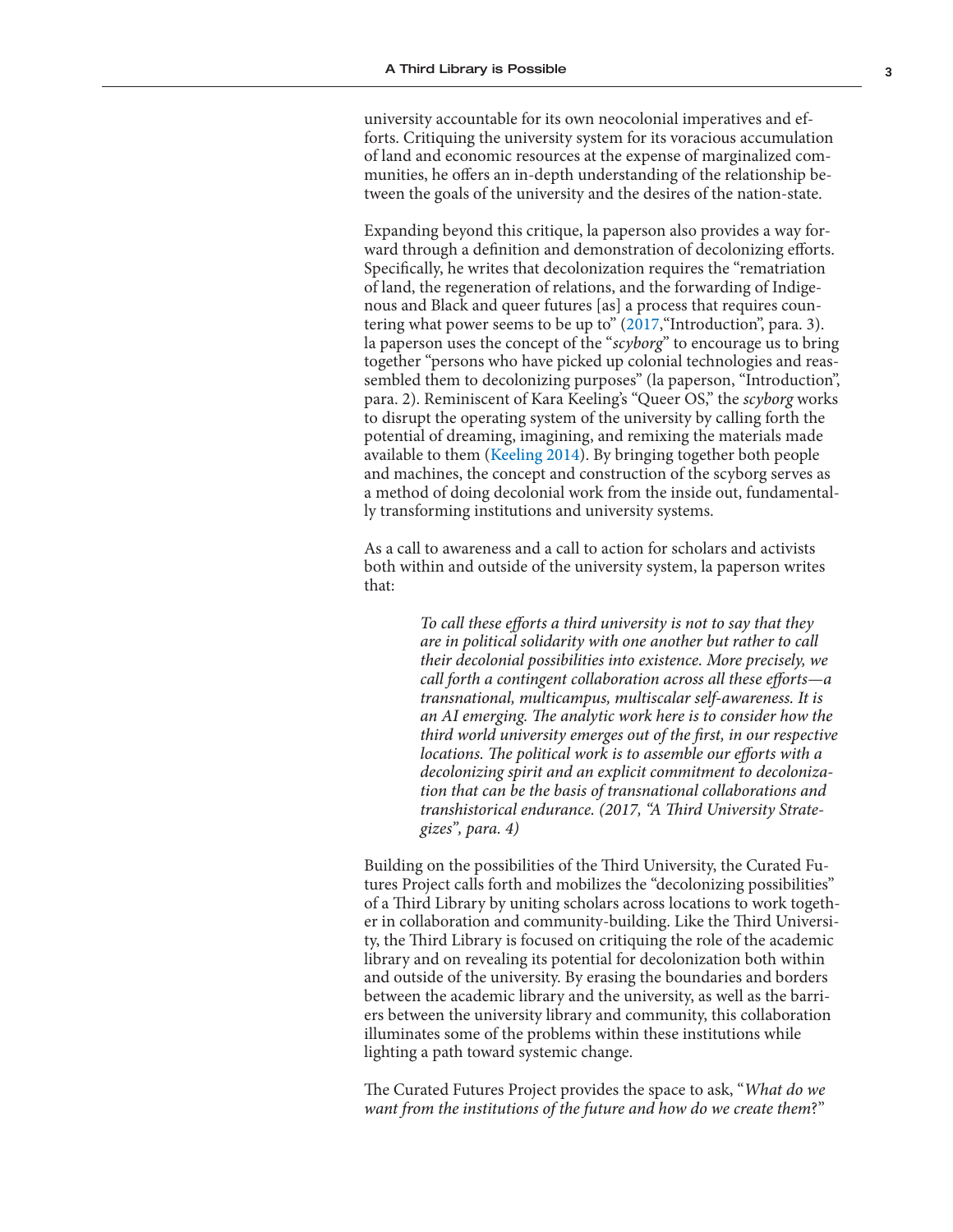ecosystem of knowledge and cultural productions.<sup>2</sup> Using the tools of speculative fiction, design thinking, mapmaking, media production, and other creative, future-focused modalities, the Third Library is imagined as an ethical, socially just, and hope-filled

However, instead of creating a utopic, or even a dystopic, imagining of this future, the Third Library offers a practical approach to speculation that relies on an understanding of technology, infrastructure, history, and activism. It envisions the future not as some far-away space in time, but as an almost present moment that needs to be understood through the sociopolitical context and intersectional matrices of our current society.

In speculating on the future, the Third Library is built on our own collective knowledge and imaginings of the past. As a response to these imaginings, the Third Library prioritizes greater inclusion and collaboration across a diverse breadth of communities that have been previously excluded from the process of world-making. Therefore, this project draws on an understanding of Afrofuturism, transformative digital humanities, and speculative ethics in order to realize its decolonial and antiracist efforts.

# Afrofuturism and Speculative Futures

The future has been commonly envisioned according to a technology-centered, "post-racial" timeline. While being extraordinarily imaginative about scientific advancements, the architects of science fiction systematically excluded the perspectives of Black people and other people of color. As such, Afrofuturism emerged during the mid-1950s as a science fictional Black aesthetic. Afrofuturism can be defined as the reimagining of time and space through fantasy or technology in order to speculate about the future. It provides a fantasy-driven remedy for the sense of alienation that African Americans may feel in the United States.

Afrofuturism reclaims an imagined homeland wherein we have equitable access to resources or suffer the consequences of failing to value and prioritize them. Major Afrofuturist aesthetic themes include Black female empowerment and autonomy, an interrogation of the disconnection from a conceived homeland and its ripple effects, the manner in which water creates and destroys, and communicating what has been lost through global anti-Blackness (Abraham 2017; Dery 1994; Mayer 2020; Richardson 2012).

The digital humanities offer a continuously evolving set of tools to challenge traditional ways of managing and promoting the use of of data, from creation to discovery to reuse (Society of American Archivists n.d.). Applying an Afrofuturist conceptual perspective to the

 $^2$  See Nowviskie 2017 for more examples of the tools and techniques alluded to here.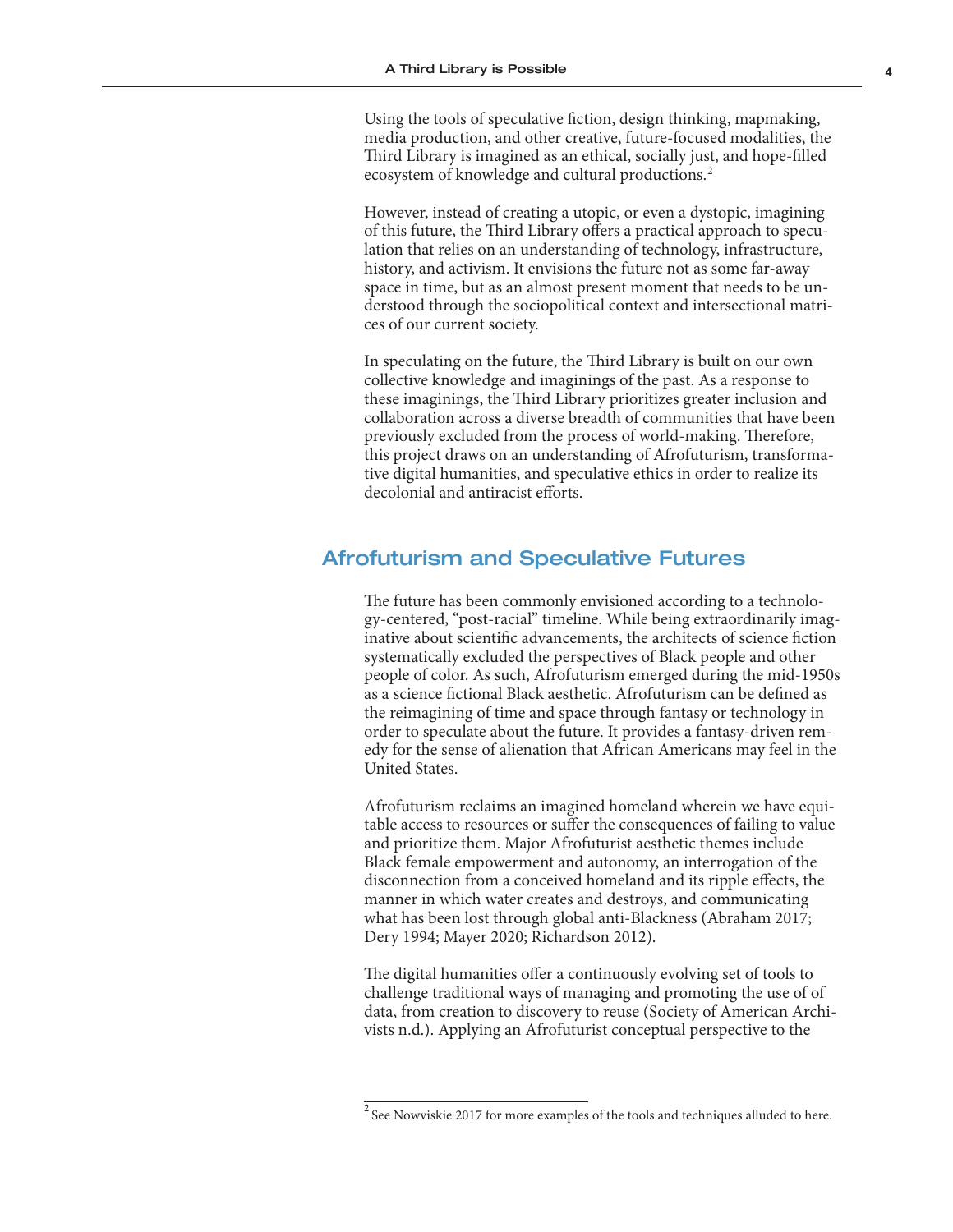can (1) build and support a data community<sup>3</sup> and culture with collabframeworks and capabilities across digital humanities can support efforts to decolonize the library and reinforce diversity, equity, inclusion, and access initiatives in a manner that centralizes BIPOC and LGBTQIA+ communities; people with a range of health conditions or physical, mental, developmental or intellectual disabilities; and other groups who have been negatively affected by the white supremacist paternalism at the core of these institutions. Through this lens, we orative partnerships that promote engagement with researchers, students, and community members; (2) sustain interest and investment, not only financially but also intellectually; (3) expand support and education for content producers, curatorial interpreters, and target audiences; and (4) provide a framework for research data services training that considers decolonization and social impact at each step.

As we conceptualize the cross-institutional core values and mission of The Third Library through a speculative Afrofuturist lens, the digital humanities offer tools and workflows for practical applications of this work. Digital humanities practitioners are able to make data and tools more widely available through open access, open source, and other free platforms in a way that target audiences are able to discover and access.

The global Black Lives Matter protests of summer 2020, and the labor movements of the months following, launched the industry of higher education into a moment where there is increased pressure to take steps within institutions to create healthier work environments, more equitable research cultures, and a more inclusive positioning vis-a-vis their surrounding communities.

Although the individual collaborators within this publication may not have personally adopted an Afrofuturist perspective, the works herein consider theoretical and practical applications that align with the tenets of Afrofuturism and expand the conversation to include other communities that could benefit from this positioning within speculative futures.

The contributors recognize the need to decolonize academic libraries and the need for a diversity of ways to rebuild these spaces to be less exploitative in their collecting practices and internal bureaucracies, to promote new means of curating and distributing content, and to reconsider their positioning within and beyond the industry of higher education.

# Introducing the Contributions

Each contributor to the CLIR Collaborative Writing Project was chosen not only on the basis of their own unique skills and abilities, but

 $^3$ Cross-institutional, collaborative community of data creators and practitioners throughout galleries, libraries, archives, museums, and beyond.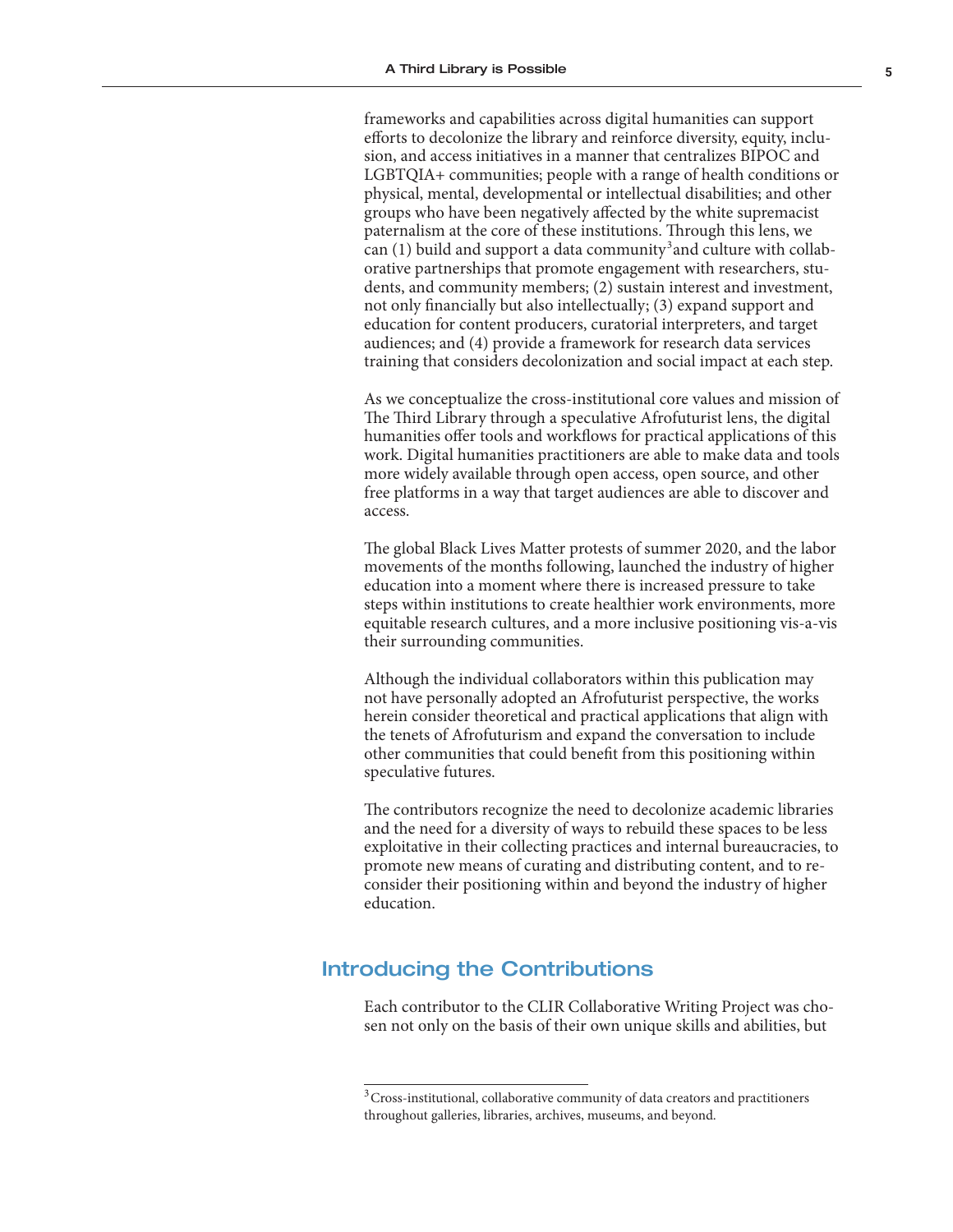also for how those different standpoints and perspectives could be used in collaboration with others. Inspired by the research interests and experience of these scholars, each project team was carefully constructed and curated to exist within the parameters of a specific theme arising from the conviction that a Third Library is possible. From this open coding of the project contributors and their unique strengths and interests, the following five pieces of work emerged.

Analyzing the relationship between libraries and the communities they serve, the theme of **Remaking Place and Space** led to a collaboration between scholars with a vested interest in practical tools such as data visualization, maps, and GIS technologies. Through the essay titled "Geographies of Engaged Digital Scholarship," this group challenges our theoretical understanding of the boundaries and borders of the library through a remaking of the roles of curators and cartographers in the context of libraries, museums, and academic institutions. The collaborators begin their argument with a reflexive approach that offers their own positionality as current and former librarians. They ask practitioners to reflect on how their own lived experiences impact efforts related to community building. They invite gallery, library, archive, and museum (GLAM) institutions to consider who is defined as part of their communities, either within or beyond the physical boundaries of the university campus. They move on to describe the ways digital humanities tools can both increase accessibility and create barriers that arise from financial and capacity constraints. Finally, they offer steps for how to get started with building more equitable community partnerships depending on one's role within the library.

Offering critical-cultural approaches to BIPOC archives in the face of climate change and the increasing importance of digitizing collections, the authors exploring the theme of **Archives and Cultural Heritage** focus on the future of preservation through a collaboration across platforms and institutions. Through the creation of a podcast series entitled *FLAME: Future Libraries, Archives, and Museums in Excavation*, each of the contributors and guests bring a unique perspective on libraries and memory institutions, as well as on the use of archives by the public and practitioners. The interviewees discuss the ways in which digital humanities tools, methods, and programs can be used to decolonize GLAM institutions, contribute to environmental planning (particularly in regions prone to natural disasters), and mitigate the ways technology has been used to further colonization. Additionally, they discuss how to develop internal and external partnerships and support as a means for project sustainability and advancing engagement with BIPOC audiences. The podcast also centers BIPOC scholarship by interviewing folks who identify with a wide spectrum of non-white groups, further allowing the producers to capture some of the nuance within those communities that are often underrepresented due to tokenism and dominant representations of racial and ethnic groups.

Centering creativity and play as two areas that encourage us to reimagine the world by sparking new ideas and neural pathways, the theme of **Creating the Library of Games** offers an analysis of games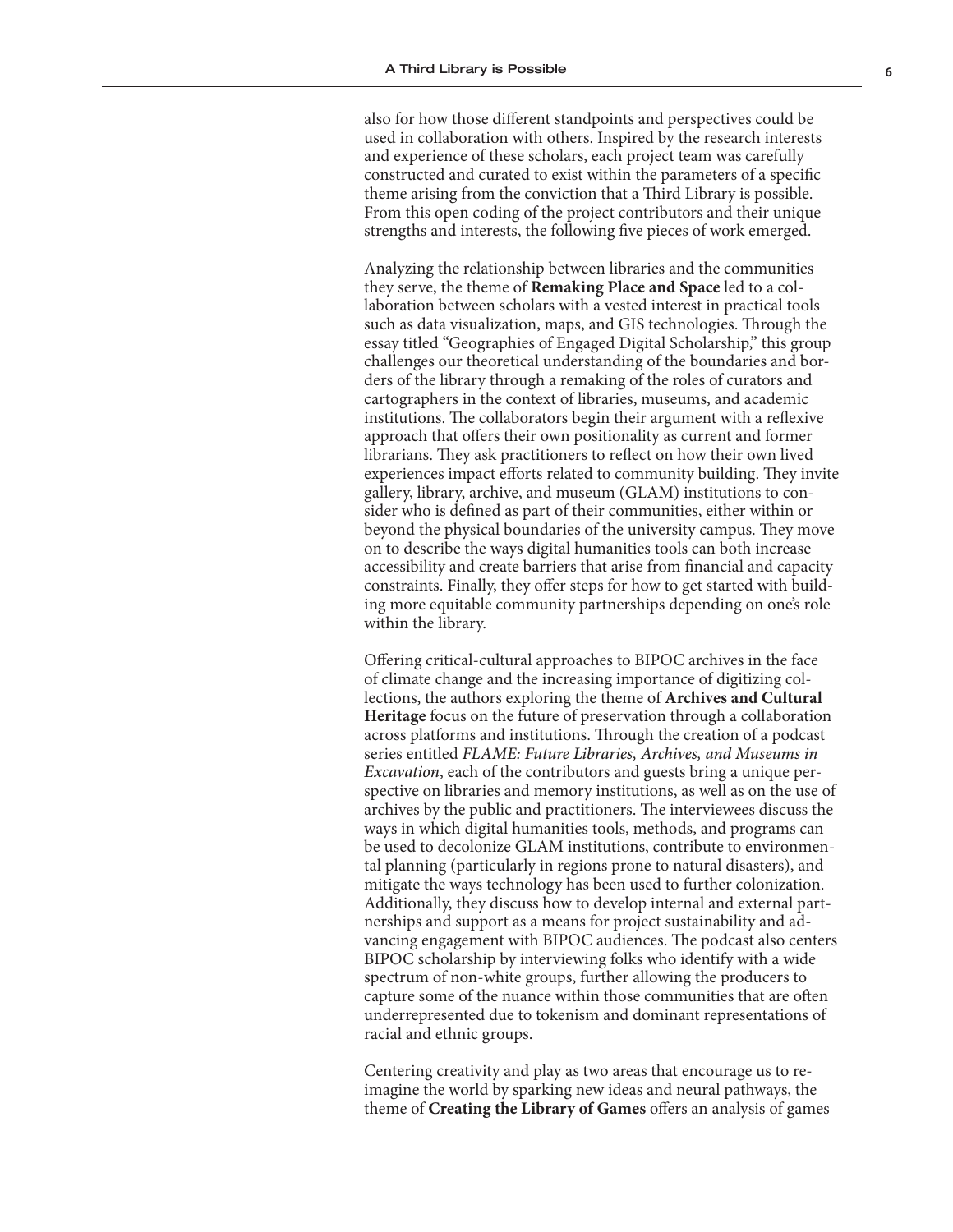and gaming, in all its forms. The essay "Game-Based Design for Inclusive and Accessible Digital Exhibits" offers multiple examples and possibilities for the role of games and game cultures for the present and future. Through a focus on design thinking, creativity, and storytelling, the project contributors offer a vision of a library of games in which these tools engage audiences by providing new avenues for interaction with scholarly and cultural resources and encouraging collaboration and creativity. The authors also consider the implications of gamifying collections through an examination of digital exhibits with gaming elements, the preservation of digital games, and interactive digital storytelling. They conclude that games can be incorporated as a method to evolve librarianship and appeal to technologically inclined generations who seek to connect and grow through virtual platforms and social media.

Responding to the theme of **Deconstructing the Library,** the next group of collaborators offers a treatise on "The Third Library and the Commons." By questioning the concept of the library itself and the politics of librarianship, this essay explores the role that institutions play in how we define the library and the professions of academic research and librarianship. Centering the role of labor and workers in their analysis, this collaboration works to mobilize readers toward more agency in the face of social instability. The collaborators question the conceptualization of the "commons" by expounding upon three necessary qualifiers for creating access: to what, by whom, and for whom (presented in sections on the knowledge commons, the workplace commons, and the physical commons). They contend that librarians are able to advocate for increased open access to the knowledge commons through the use of technology and interoperable metadata that counteract institutional capitalist aims to limit access in exchange for financial or labor capital. The library is also undergoing a moment of internal evolution as the workplace commons is becoming increasingly unionized; the authors point to the potential for using that collective bargaining power to call for more inclusive and equitable conditions for staff as well as to dislodge the traditional white supremacist and paternalist positioning of the library and librarianship. Through the diversification and expansion of the physical commons, librarians are seeking to connect resources to broader audiences. The collaborators also encourage opportunities to demonstrate the physical labor of librarianship, developing a pedagogy that allows students to consider issues around ethical data management and discoverability as it relates to content creation.

Uniting each of the previous contributions through a visual curation of digital projects that promote the theme of **Scholarship for Social Change,** the final group's mapping project and short essay reflects on the power and possibilities of scholarship to push for transformation and evolution both within and outside of libraries and academic institutions. Offering a meta-analysis of the Curated Futures Project, this "curation of the curation" honors other projects that are in alignment with its scope, looking within and without for examples of the decolonizing and antiracist work that inspired the project contributors and the concept of "A Third Library is Possible." Calling for community engagement and collaboration outside of the project and its contrib